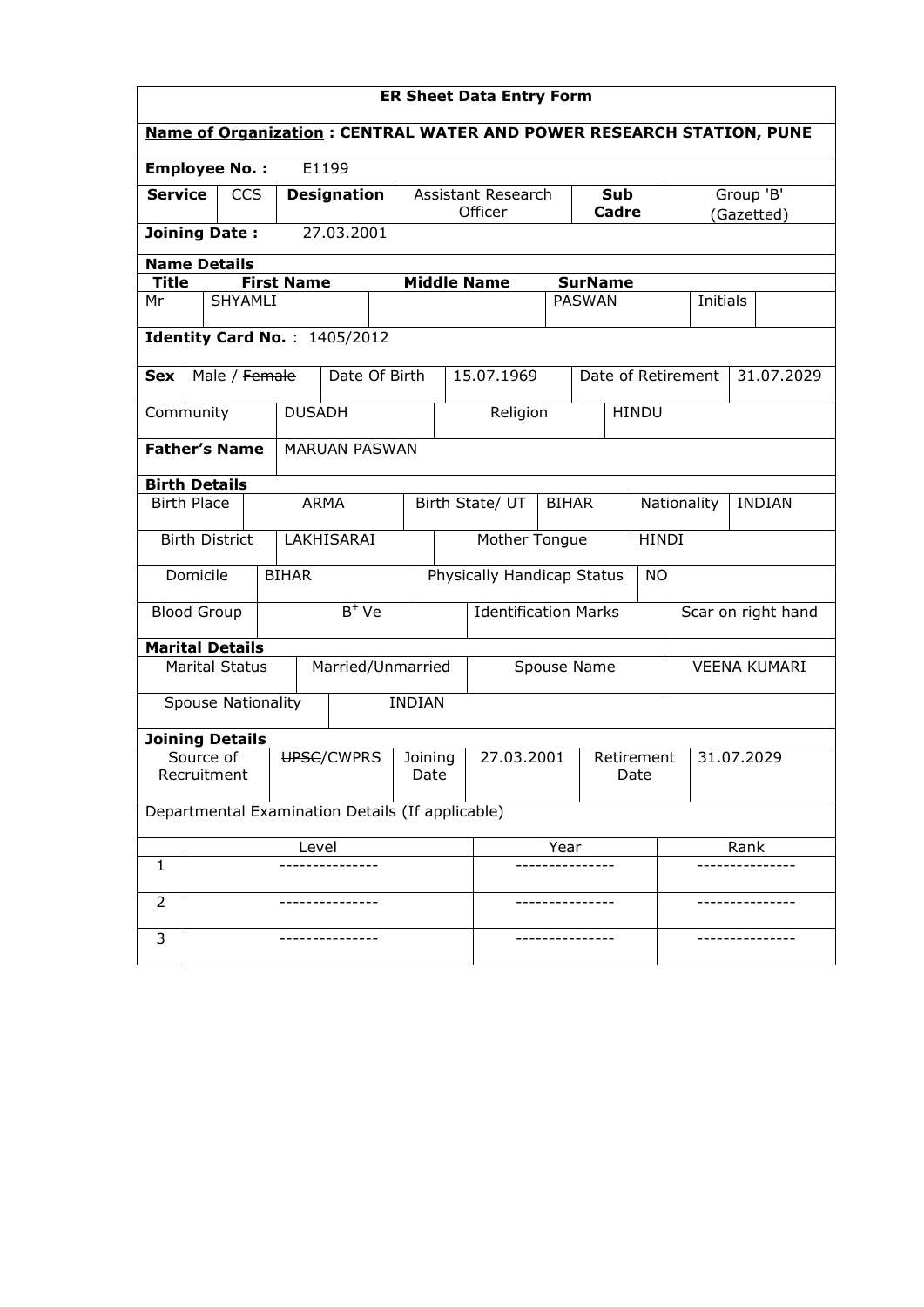| Remarks (if any)           |                |                    |             |              |              |  |  |  |
|----------------------------|----------------|--------------------|-------------|--------------|--------------|--|--|--|
| Languages known            |                |                    |             |              |              |  |  |  |
|                            |                | Name of Language   | <b>Read</b> | <b>Write</b> | <b>Speak</b> |  |  |  |
| Indian Languages<br>Known  | 1              | <b>HINDI</b>       | Yes         | Yes          | Yes          |  |  |  |
|                            | 2              | <b>SANSKRIT</b>    | Yes         | Yes          |              |  |  |  |
|                            | 3              | <b>MARATHI</b>     | Yes         |              |              |  |  |  |
|                            | $\overline{4}$ | <b>IND ENGLISH</b> | Yes         | Yes          | Yes          |  |  |  |
|                            | 5              |                    |             |              |              |  |  |  |
|                            |                |                    |             |              |              |  |  |  |
| Foreign Languages<br>Known | 1              |                    |             |              |              |  |  |  |
|                            | $\overline{2}$ |                    |             |              |              |  |  |  |
|                            | 3              |                    |             |              |              |  |  |  |

Details of deputation (if applicable)

| Name of the<br>Office | Post held at that<br>time in parent office | Name of post (selected for<br>deputation                                                                                                                                                                 |            | Period of deputation |
|-----------------------|--------------------------------------------|----------------------------------------------------------------------------------------------------------------------------------------------------------------------------------------------------------|------------|----------------------|
|                       |                                            |                                                                                                                                                                                                          | Since      | From                 |
| Shyamli<br>Paswan     | Research Assistant<br>(Engg)               | Deputation to undergo the<br>Post Graduate Diploma<br>Course (2007-08) in Water<br>Resources Development<br>and Management in the<br>Indian Institute of<br>Technology, Department of<br>WRD&M, Roorkee. | 23.07.2007 | 24.07.2008           |

Details of Foreign Visit

| SI. No. | Place of Visit | Date of<br>visit | Post held at  <br>that time | a personal or<br>official visit | Whether it is   Details of visit |
|---------|----------------|------------------|-----------------------------|---------------------------------|----------------------------------|
|         |                |                  |                             |                                 |                                  |

Transfer/Posting Detail (if applicable)

| Place  | Period of posting |      |  |  |  |
|--------|-------------------|------|--|--|--|
|        | Since             | From |  |  |  |
|        |                   |      |  |  |  |
|        |                   |      |  |  |  |
|        |                   |      |  |  |  |
|        |                   |      |  |  |  |
| ------ | ------            |      |  |  |  |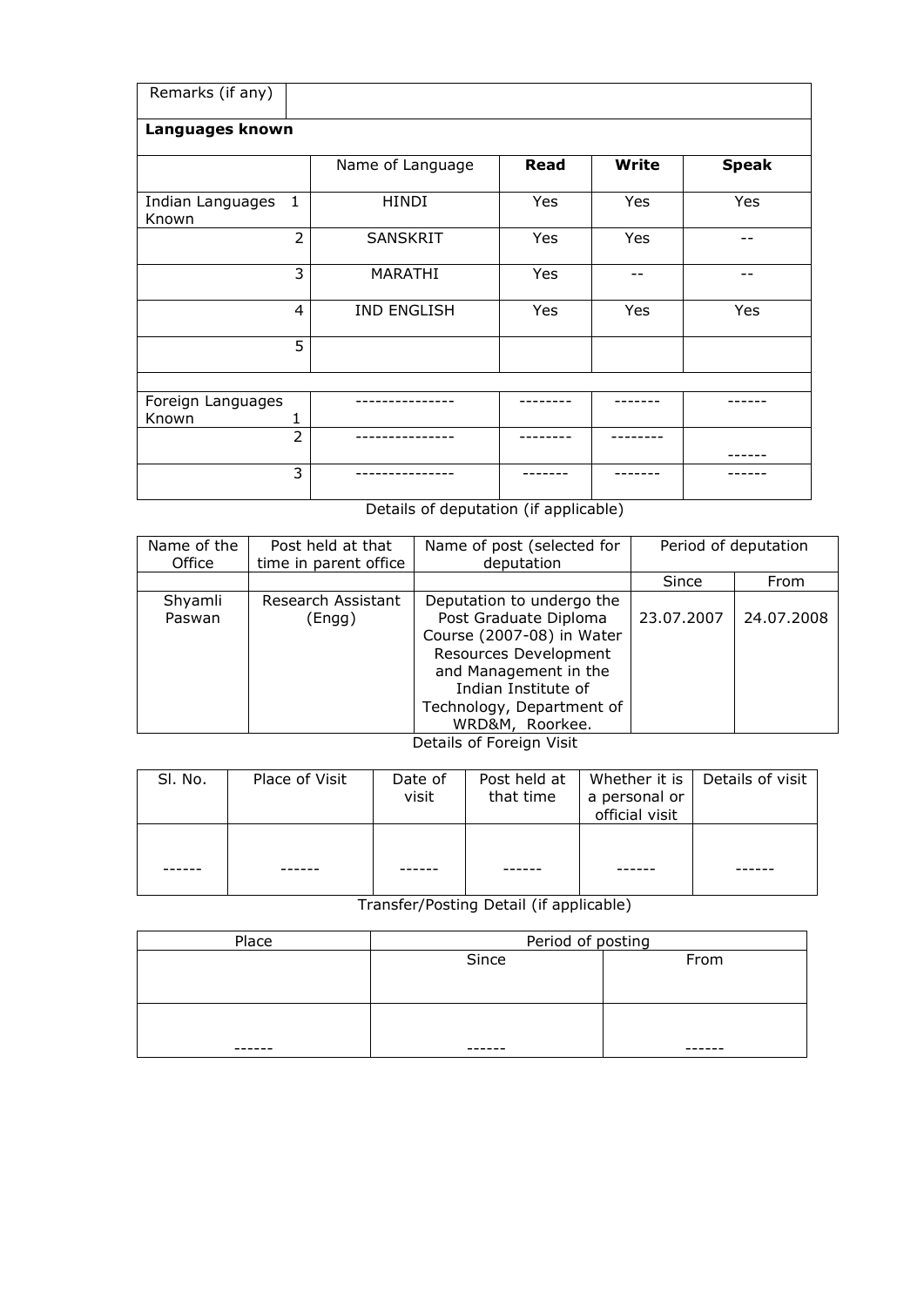| Qualification (Use extra photocopy sheets for multi qualifications, experience, training, awards details) |                    |                                  |                      |          |                                                                                         |       |                            |                         |                                 |                                 |                                  |  |
|-----------------------------------------------------------------------------------------------------------|--------------------|----------------------------------|----------------------|----------|-----------------------------------------------------------------------------------------|-------|----------------------------|-------------------------|---------------------------------|---------------------------------|----------------------------------|--|
| Qualification                                                                                             |                    |                                  |                      |          | Discipline                                                                              |       |                            |                         | Specialization 1                |                                 |                                  |  |
| B. Sc. (Engg)                                                                                             |                    |                                  |                      |          | Civil Engineering                                                                       |       |                            |                         |                                 |                                 |                                  |  |
| M. Tech                                                                                                   |                    |                                  |                      |          | Civil Engineering<br>Water Resources Development                                        |       |                            |                         |                                 |                                 |                                  |  |
|                                                                                                           |                    |                                  |                      |          |                                                                                         |       |                            |                         |                                 |                                 |                                  |  |
| Year                                                                                                      |                    |                                  |                      | Division |                                                                                         |       | CGPA/% Marks               |                         |                                 | Specialization 2                |                                  |  |
| 1994                                                                                                      |                    |                                  | I                    |          |                                                                                         |       | 63.22%                     |                         |                                 |                                 |                                  |  |
| 2010                                                                                                      |                    |                                  | I                    |          |                                                                                         |       | 7.22                       |                         |                                 |                                 |                                  |  |
|                                                                                                           | Institution        |                                  |                      |          | University                                                                              |       |                            | Place                   |                                 |                                 | Country                          |  |
| Bihar College of Engineering, Patna                                                                       |                    |                                  |                      |          | Patna Univ.                                                                             |       |                            | Patna, Bihar            |                                 |                                 | India                            |  |
|                                                                                                           | <b>IIT Roorkee</b> |                                  |                      |          | <b>IIT Roorkee</b>                                                                      |       | Roorkee, UttaraKhand       |                         |                                 |                                 | India                            |  |
| <b>Experience</b>                                                                                         |                    |                                  |                      |          |                                                                                         |       |                            |                         |                                 |                                 |                                  |  |
|                                                                                                           | Type of Posting    |                                  |                      |          |                                                                                         |       |                            | Level                   |                                 |                                 |                                  |  |
|                                                                                                           | Permanent          |                                  |                      |          |                                                                                         |       |                            | Group 'B' (Gazetted)    |                                 |                                 |                                  |  |
|                                                                                                           | Designation        |                                  |                      |          |                                                                                         |       |                            | <b>Present Position</b> |                                 |                                 |                                  |  |
| Research Assistant (Engg)                                                                                 |                    |                                  |                      |          |                                                                                         |       | Assistant Research Officer |                         |                                 |                                 |                                  |  |
|                                                                                                           | Ministry           |                                  |                      |          |                                                                                         |       |                            | Department              |                                 |                                 |                                  |  |
| MoWR, RD and GR                                                                                           |                    |                                  |                      |          |                                                                                         |       |                            | .                       |                                 |                                 |                                  |  |
|                                                                                                           | Office             |                                  |                      |          | Place<br>Khadakwasla, Pune-24                                                           |       |                            |                         |                                 |                                 |                                  |  |
| Central Water and Power Research Station                                                                  |                    |                                  |                      |          |                                                                                         |       |                            |                         |                                 |                                 |                                  |  |
| <b>Experience Subject</b><br>Major                                                                        |                    |                                  |                      |          |                                                                                         | Minor |                            |                         | Period of Posting<br>To<br>From |                                 |                                  |  |
| Stability analysis of gravity dam by                                                                      |                    |                                  |                      |          |                                                                                         |       |                            |                         |                                 |                                 |                                  |  |
| FEM, Conducting prototype/in-situ                                                                         |                    |                                  |                      |          | Laboratory tests of engineering<br>materials/samples,<br>27.03.2001<br><b>Till Date</b> |       |                            |                         |                                 |                                 |                                  |  |
| hydrostatic test, Analysis and                                                                            |                    |                                  |                      |          | Basic Research in analysis of                                                           |       |                            |                         |                                 |                                 |                                  |  |
| interpretation of instrumentation                                                                         |                    |                                  |                      |          | gravity dam by FEM                                                                      |       |                            |                         |                                 |                                 |                                  |  |
| data (Civil Engg- hydraulic                                                                               |                    |                                  |                      |          |                                                                                         |       |                            |                         |                                 |                                 |                                  |  |
| structures)                                                                                               |                    |                                  |                      |          |                                                                                         |       |                            |                         |                                 |                                 |                                  |  |
| Note:-Refer the Annexure to fill above Major, Minor Subjects and below given training subject             |                    |                                  |                      |          |                                                                                         |       |                            |                         |                                 |                                 |                                  |  |
| (minimum 1 week & above)                                                                                  |                    |                                  |                      |          |                                                                                         |       |                            |                         |                                 |                                 |                                  |  |
|                                                                                                           |                    |                                  |                      |          | Training                                                                                |       |                            |                         |                                 |                                 |                                  |  |
| <b>Training Year</b>                                                                                      |                    |                                  | <b>Training Name</b> |          | <b>Training Subject</b>                                                                 |       |                            |                         |                                 |                                 |                                  |  |
| 2002                                                                                                      |                    | Application of FEM/FEA in design |                      |          |                                                                                         |       |                            |                         |                                 | Numerical analysis of hydraulic |                                  |  |
|                                                                                                           |                    | of Water Resources Structures    |                      |          |                                                                                         |       |                            |                         |                                 | structures by FEM               |                                  |  |
| Level                                                                                                     |                    | Institute Name,                  |                      |          |                                                                                         |       | Field Visit Country        |                         |                                 |                                 | Field Visit Place (within India) |  |
| Place                                                                                                     |                    |                                  |                      |          |                                                                                         |       |                            |                         |                                 |                                 |                                  |  |
| Executive<br>National Water                                                                               |                    |                                  |                      |          |                                                                                         |       |                            |                         |                                 | India                           |                                  |  |
| Academy, Pune-24                                                                                          |                    |                                  |                      |          |                                                                                         |       |                            |                         |                                 |                                 |                                  |  |
| Sponsoring Authority                                                                                      |                    |                                  |                      |          | Period of Training                                                                      |       | Duration                   |                         |                                 | Result                          |                                  |  |
|                                                                                                           |                    | From                             |                      |          | To                                                                                      |       |                            | in Weeks)               |                                 |                                 | Qualified                        |  |
| National Water                                                                                            |                    | 09.04.2002                       |                      |          | 19.04.2002                                                                              |       | 2 Weeks                    |                         |                                 |                                 | Qualified                        |  |
| Academy, Pune-24                                                                                          |                    |                                  |                      |          |                                                                                         |       |                            |                         |                                 |                                 |                                  |  |
|                                                                                                           |                    |                                  |                      |          |                                                                                         |       |                            |                         |                                 |                                 |                                  |  |
|                                                                                                           |                    |                                  |                      |          |                                                                                         |       |                            |                         |                                 |                                 |                                  |  |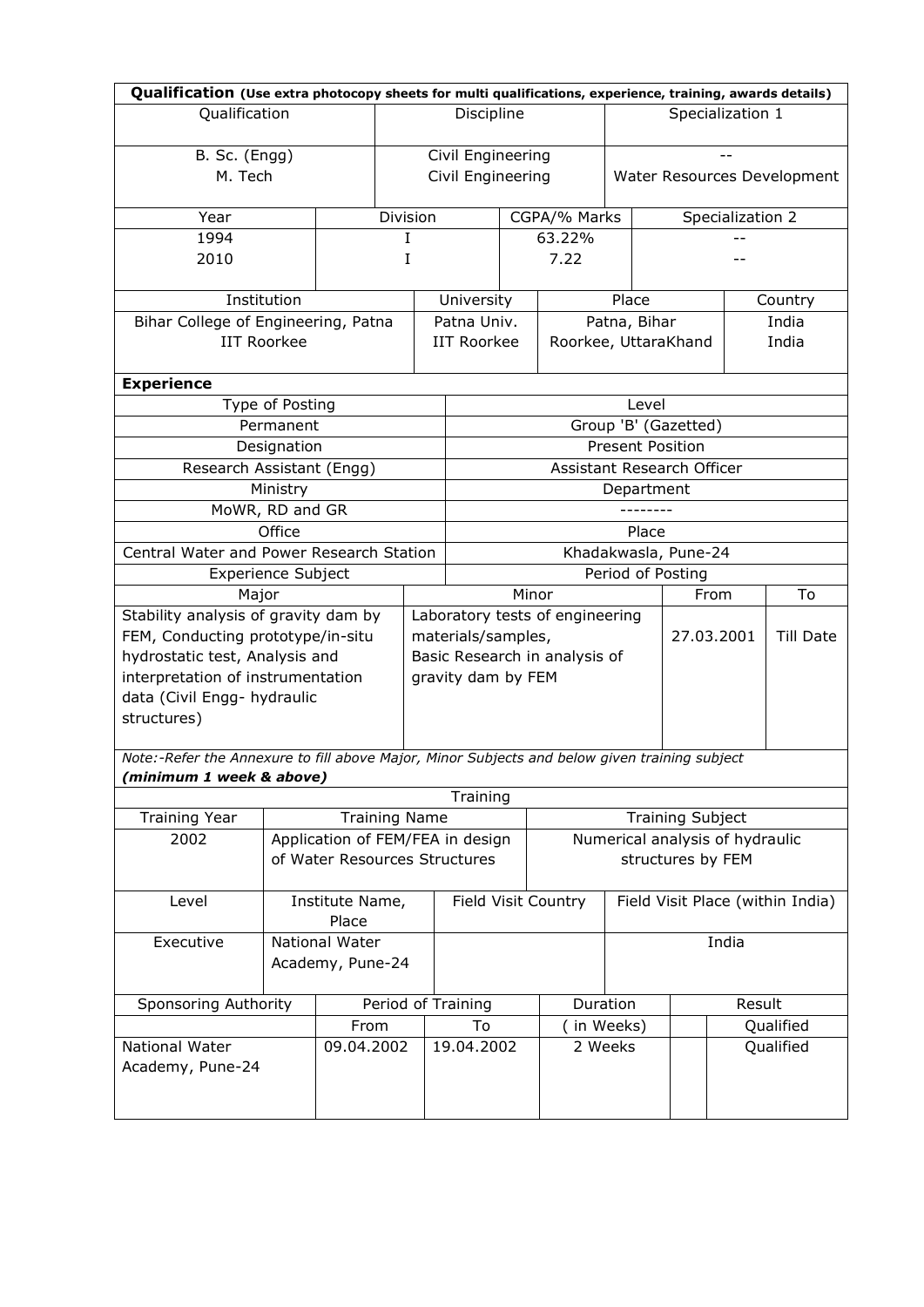#### Awards/Publications:

### 1. Research and Development Studies associated : Annexure -I

### 2. Publications in Journals and Conferences/Seminars - Annexure -II

|     | Type of Activity:    |      |  | Academic                | Non Academic          |
|-----|----------------------|------|--|-------------------------|-----------------------|
|     | <b>Activity Area</b> |      |  | <b>Activity Subject</b> | <b>Activity Title</b> |
|     |                      |      |  |                         |                       |
| Day | Month                | Year |  | Activity                | Level                 |
|     |                      |      |  | Description/Remarks     |                       |
|     |                      |      |  |                         |                       |

Note: (i) Concerned CSS Officer is responsible for the correctness of information sent through ER Sheet proforma.

(ii) Subject to verification by the concerned administrative authorities.

Date : Place : CWPRS, Khadakwasla, Pune

Information checked and verified – by Signature of Officer

| Section   | Ministry/  |  |                 |  |  |
|-----------|------------|--|-----------------|--|--|
| Officer   | Department |  |                 |  |  |
| E-mail id | Room NO.   |  | <b>Building</b> |  |  |
|           |            |  | Name:           |  |  |
| Phone NO. | Wing No.   |  |                 |  |  |
|           |            |  |                 |  |  |
|           |            |  |                 |  |  |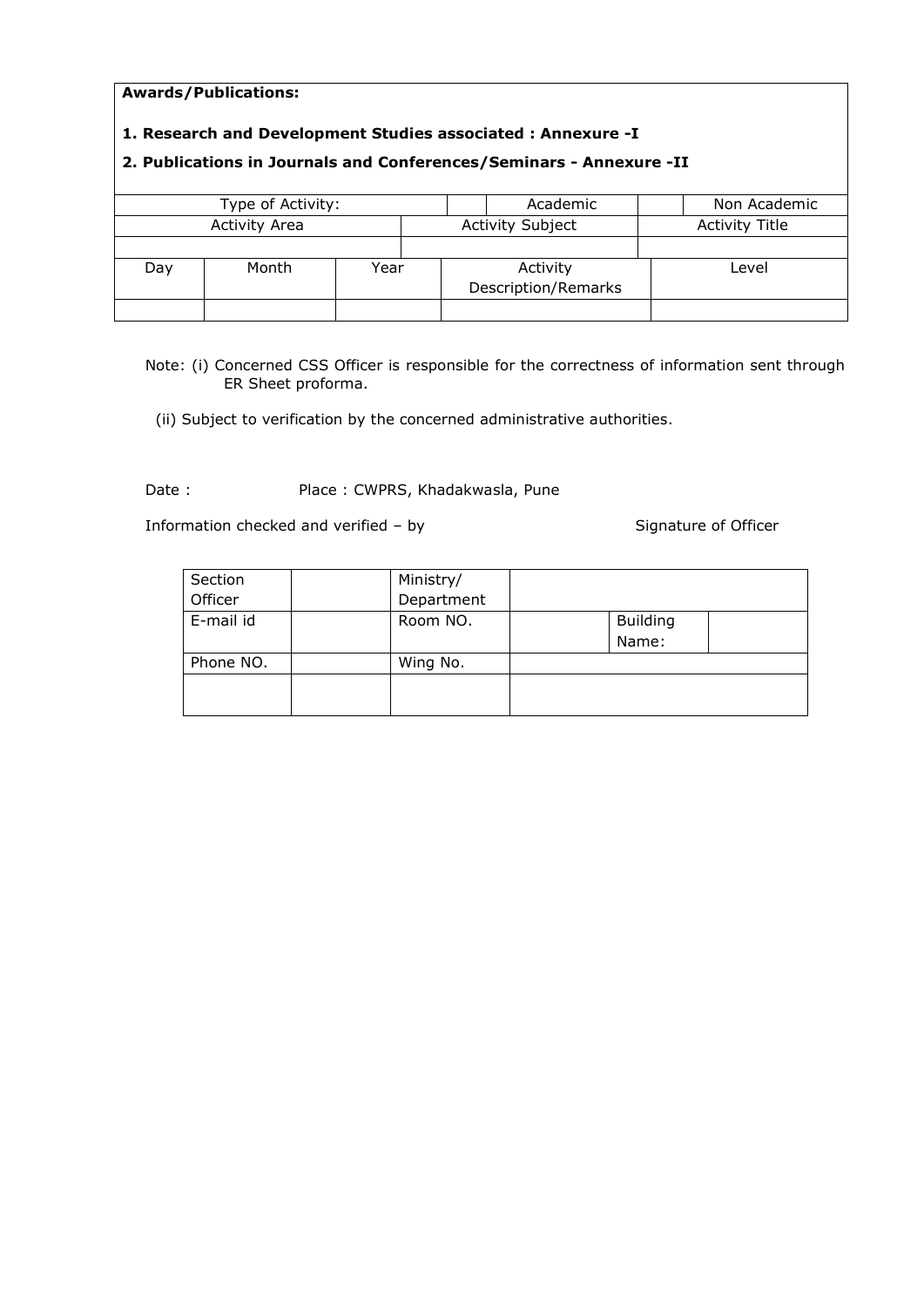| S.N. | Type of Study                                                                                                                                                                          | Name of Projects                                                                                                                                                                                                                                                            |  |  |
|------|----------------------------------------------------------------------------------------------------------------------------------------------------------------------------------------|-----------------------------------------------------------------------------------------------------------------------------------------------------------------------------------------------------------------------------------------------------------------------------|--|--|
| 1.   | 2D/3D Stability and Stress<br>analysis of gravity dams by<br>Finite Element Method                                                                                                     | Larji H. E. Project, Himachal Pradesh.<br>1.<br>Srisailam Dam, Andrapradesh<br>2.<br>3.<br>Sankosh Dam, Kerabari, Bhutan<br>Karanja Dam, Karnataka<br>4.<br>5.<br>Garudeshwar Weir Vadodara, Gujarat for<br>Block No. 5, 18, 25, 35<br>Telengiri Dam, Jeypore, Odisha<br>6. |  |  |
| 2.   | Hydrostatic Test on Water<br>Conductor system (Penstock<br>Bifurcations /Pipe lines) for<br>prototype /in-situ strain -<br>stress measurements using<br><b>Strain Gauge Technology</b> | Khopoli H.E. Project, Maharashtra.<br>1.<br>CAD Irrigation Project, Hyderabad,<br>2.<br>A.P.<br>3.<br>Varahi Hydro Electric Project Stage II,<br>Karnataka<br>Teesta-III, H.E. Project, Sikkim<br>4.                                                                        |  |  |
| 3.   | Analysis and Interpretation of<br>Instrumentation data for<br>hydraulic structures                                                                                                     | Indira Sagar Dam, M.P. Overflow Block<br>1.<br>No. 13 and Non-overflow Block No. 25 for<br>Period Jan 2003 To Dec2013<br>Koyna Dam, Maharashtra<br>2.<br>Omkareshwar Dam, M.P.<br>3.<br>Varahi H E Project Stage II, Karnataka<br>4.                                        |  |  |
| 4.   | Monitoring Shrinkage/ Cracks<br>in Concrete or Rocks                                                                                                                                   | 1.<br>Koyna Dam, Maharashtra.<br>Ajanta Caves, Maharashtra.<br>2.                                                                                                                                                                                                           |  |  |
| 5.   | Laboratory Test                                                                                                                                                                        | Testing engineering properties such as Elastic<br>Modulus, Poisson's Ratio, Bond Strength etc. of<br>perspex, steel, concrete mix, rock core etc.                                                                                                                           |  |  |

# 1. Research and Development Studies associated in different projects: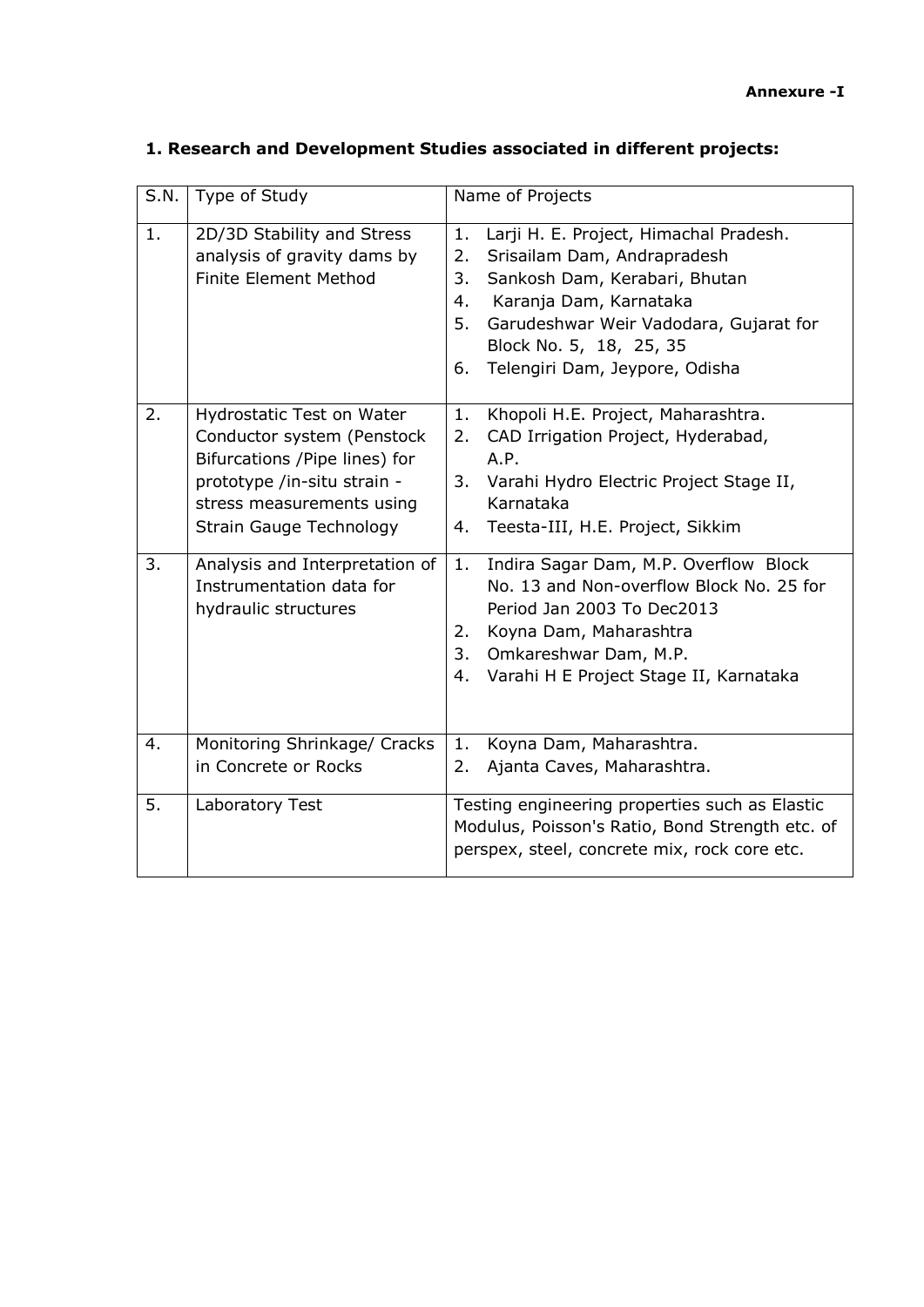## I. Publications in Journals and Conferences/ Seminars:

### A. Journals

- 1. Hanumanthappa M.S. Rizwan Ali. Shvamli Paswan, A.K. Ghosh, S. Govindan, "Estimation of Rock Participation Factor through Hydro Tests of Pressure Shafts: A Case Study", *Journal of Water Resource Engineering and Management.* 2015; 2(2): 6–12p
- 2. Rizwan Ali, Hanumanthappa M S, Shyamli Paswan, Minoti Das (Mrs.) A K Ghosh, "Stress Analysis by Finite Element Method of Weir Block having large size Multiple Openings- A case study", International Journal of Emerging Technology and Advanced Engineering,Volume 5, Issue 1, January 2015.
- 3. Rizwan Ali, Hanumanthappa M S, Shyamli Paswan, S G Chaphalkar, S.Govindan "Effect on Stability of Gravity Dams due to Impounding of Water at D/s as result of Weir Construction Using FEM" Water and Energy International, CBIP, India (Accepted for publication)
- 4. Rizwan Ali, Hanumanthappa M S, Shyamli Paswan, A K Ghosh, S Govindan, " An Assessment of Structural Safety of Cement Mortar Lined Irrigation Water Pipeline by Hydrostatic Test", Journal of Water Resources Engineering and Management, 2014,1(1):1-5p
- 5. Rizwan Ali, Hanumanthappa M S, Shyamli Paswan, A K Ghosh, S. Govindan "Evaluation of Structural Stability of an Existing Gravity Dam by Finite Element Method by Applying Pseudodynamic Approach" International Journal of Emerging Technology and Advanced Engineering, Volume 4, Issue 2, March 2014.

### B. Conferences/Seminars

- 1. Rizwan Ali, Hanumanthappa M S, Shyamli Paswan, A K Ghosh, S.Govindan "Assessment of Structural Safety of cement Mortor lined Irrigation Water Pipeline by Hydrostatic Test" Proceedings India Water Week,8-12 April 2013, New Delhi.
- 2. Rizwan Ali, Hanumanthappa M S, Shyamli Paswan, A K Ghosh, Dr I D Gupta "Analysing the Effect of Reservoir and Foundation Interaction in Gravity Dams on Stress Distribution by 2D Dynamic Analysis" ISET GOLDEN JUBILEE Symposium of Indian Society of Earthquake Technology, 20-21 October,2012 at IIT Roorkee.
- 3. Rizwan Ali, Hanumanthappa M S, Shyamli Paswan, A K Ghosh, ,S.Govindan, "Evaluation of Structural Stability of an Existing Gravity Dam by Finite Element Method By Applying Pseudodynamic Approach", for ISET GOLDEN JUBILEE Symposium of Indian Society of Earthquake Technology, 20-21 October,2012 at IIT Roorkee.